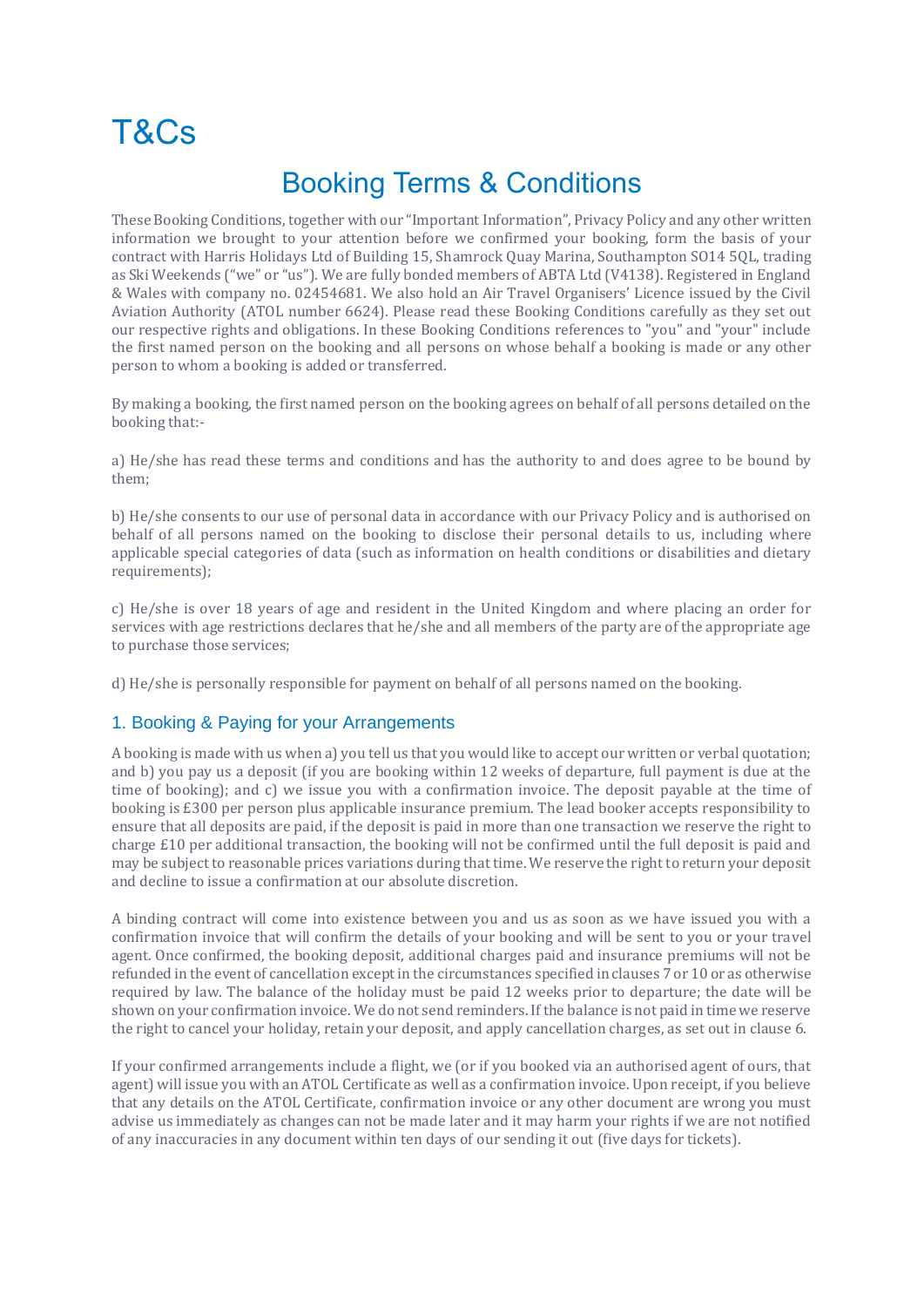Any money paid to an authorised agent of ours in respect of a booking covered by our ATOL is held by that agent on behalf of and for the benefit of the Trustees of the Air Travel Trust at all times, but subject to the agent's obligation to pay it to us for so long as we do not fail financially. If we do fail financially, any money held at that time by the agent or subsequently accepted from the consumer by the agent, is and continues to be held by that agent on behalf of and for the benefit of the Trustees of the Air Travel Trust without any obligation to pay that money to us.

#### 2. Insolvency Protection

We provide financial security package holidays and ATOL protected Flights.

For flight inclusive package holidays and ATOL protected Flights, we provide financial security by way of our Air Travel Organiser's Licence, under ATOL number 6624, issued by the Civil Aviation Authority, Gatwick Airport South, West Sussex, RH6 0YR, UK, telephone 0333 103 6350, email: [claims@caa.co.uk.](mailto:claims@caa.co.uk)

When you buy an ATOL protected flight or flight inclusive holiday from us you will receive an ATOL Certificate. This lists what is financially protected, where you can get information on what this means for you and who to contact if things go wrong. For further information, visit the ATOL website at www.atol.org.uk. The price of our flight inclusive arrangements includes the amount of £2.50 per person as part of the ATOL Protection Contribution (APC) we pay to the CAA. This charge is included in our advertised prices. Not all holiday or travel services offered and sold by us will be protected by the ATOL Scheme. ATOL protection extends primarily to Customers who book and pay in the United Kingdom and European Economic Area (EEA).

We, or the suppliers identified on your ATOL Certificate, will provide you with the services listed on the ATOL Certificate (or a suitable alternative). In some cases, where neither we nor the supplier are able to do so for reasons of insolvency, an alternative ATOL holder may provide you with the services you have bought or a suitable alternative (at no extra cost to you). You agree to accept that in those circumstances the alternative ATOL holder will perform those obligations and you agree to pay any money outstanding to be paid by you under your contract to that alternative ATOL holder. However, you also agree that in some cases it will not be possible to appoint an alternative ATOL holder, in which case you will be entitled to make a claim under the ATOL scheme (or your credit card issuer where applicable).

If we, or the suppliers identified on your ATOL certificate, are unable to provide the services listed (or a suitable alternative, through an alternative ATOL holder or otherwise) for reasons of insolvency, the Trustees of the Air Travel Trust may make a payment to (or confer a benefit on) you under the ATOL scheme. You agree that in return for such a payment or benefit you assign absolutely to those Trustees any claims which you have or may have arising out of or relating to the non-provision of the services, including any claim against us, the travel agent (or your credit card issuer where applicable). You also agree that any such claims may be re-assigned to another body, if that other body has paid sums you have claimed under the ATOL scheme.

If your package holiday does not include flights:

Ski Weekends is a company committed to customer satisfaction and consumer financial protection. We are therefore pleased to announce that, at no extra cost to you, and in accordance with ''The Package Travel and Linked Travel Arrangements Regulations 2018'' all passengers booking a package holiday that does not include a flight with Ski Weekends are fully insured for the initial deposit, and subsequently the balance of monies paid as detailed in your booking confirmation form. The policy will also include repatriation if required, arising from the cancellation or curtailment of your travel arrangements due to the insolvency of Ski Weekends. This insurance has been arranged by Towergate Chapman Stevens through Zurich Insurance PLC. Claims: In the unlikely event of Insolvency, you must Inform Towergate Chapman Stevens immediately on +44 (0) 1932 334140 or by email at [tcs@towergate.co.uk](mailto:tcs@towergate.co.uk). Please ensure you retain the booking confirmation form as evidence of cover and value. Policy exclusions: This policy will not cover any monies paid for Travel Insurance or any claim relating to Air Flights.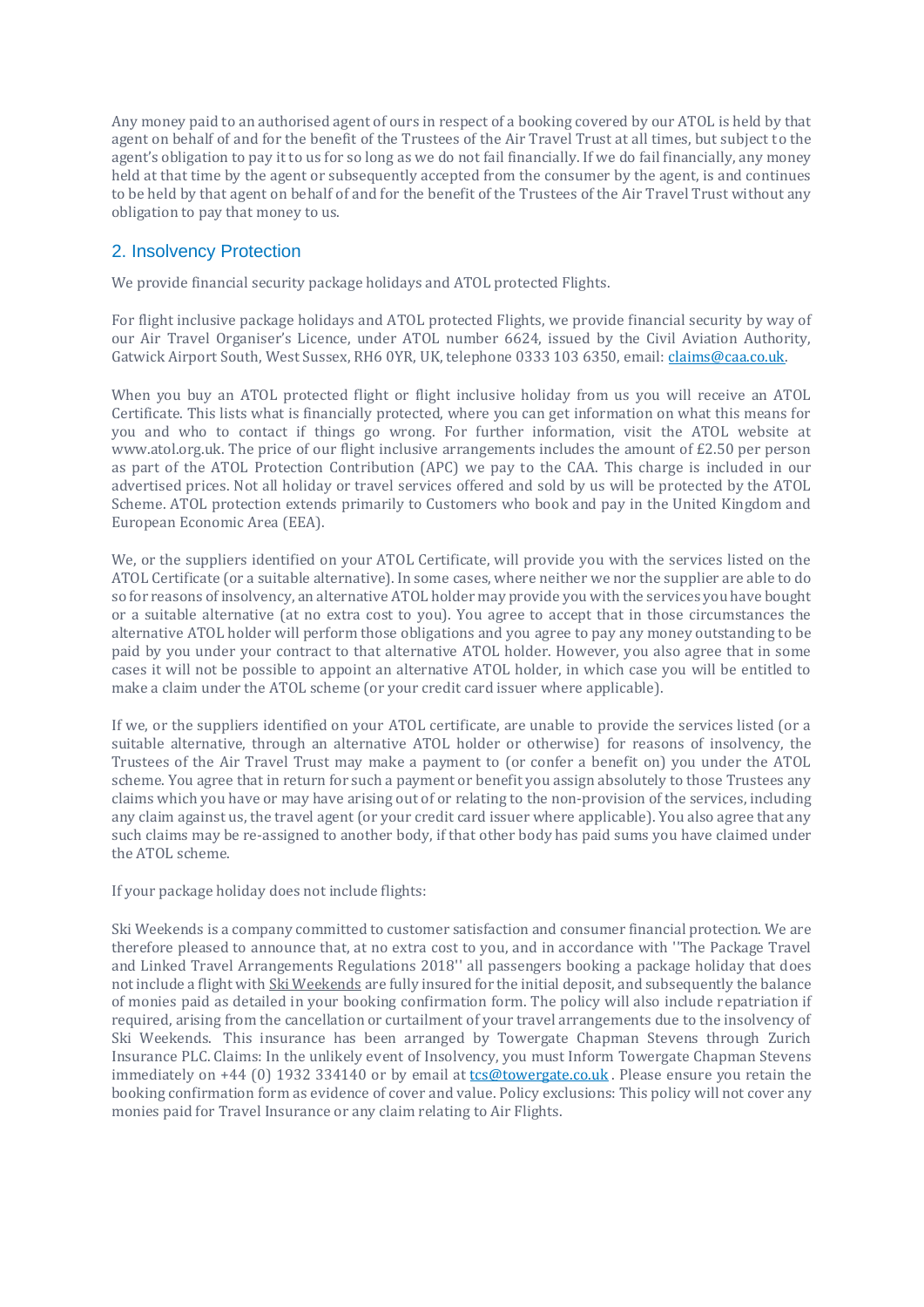

If you book arrangements other than an ATOL protected flight or package holiday from us, your monies will not be financially protected. Please ask us for further details.

#### 3. Law & Jurisdiction

These Booking Conditions and all matters arising out of them are governed in all respects by English Law. We both agree that any dispute, claim or other matter which arises out of or in connection with this contract or your holiday will be dealt with under the ABTA Arbitration Scheme or by the Courts of England and Wales. You may however, choose the law and jurisdiction of Scotland or Northern Ireland if you live in those places and if you wish to do so.

## 4. Accuracy

We endeavour to ensure that all the information and prices both on our website and in our brochures are accurate, however occasionally changes and errors occur and we reserve the right to correct prices and other details in such circumstances. You must check the current price and all other details relating to the arrangements that you wish to book before your booking is confirmed.

## 5. If You Change Your Booking & Transfers of Bookings

If, after confirmation has been issued, you wish to change your holiday arrangements, please advise us, by telephone and in writing, as soon as possible. Whilst we cannot guarantee changes, we will do our utmost to assist. Where a change is possible, administration charges will apply as follows (in addition to any charges our suppliers may impose): £25.00 per name change and £25.00 per person for all other changes. Any changes (other than name changes) notified to us less than 14 days prior to departure will be subject to full cancellation charges as listed below. Any name changes made by you within six weeks of departure will be subject to full cancellation charges as listed below.

#### Transfer of Booking:

If you or any member of your party is prevented from travelling, that person(s) may transfer their place to someone else, subject to the following conditions:

- a. that person is introduced by you and satisfies all the conditions applicable to the holiday;
- b. we are notified not less than 7 days before departure;
- c. you pay any outstanding balance payment, an amendment fee of £25 per person transferring, as well as any additional fees, charges or other costs arising from the transfer; and

d. the transferee agrees to these booking conditions and all other terms of the contract between us. You and the transferee remain jointly and severally liable for payment of all sums. If you are unable to find a replacement, cancellation charges as set out in clause 6 will apply in order to cover our estimated costs. Otherwise, no refunds will be given for passengers not travelling or for unused services.

**IMPORTANT NOTE**: Most airlines do not allow name changes or cancellations after the tickets have been issued, or in the case of the low cost airlines, once the names have been provided at the time of booking. In this particular case the fee will be the full cost associated with any/all new flights.

#### 6. If You Cancel Your Holiday

If you want to cancel your booking after it has been confirmed, you must do so in writing. Your notice of cancellation will only be effective when it is received in writing by us at our offices. As we incur costs from the time we confirm your booking, you will have to pay the cancellation fees below. If you cancel your booking, we will not refund any insurance premium and/or amendment charges you may have paid, and cancellation charges will apply as follows: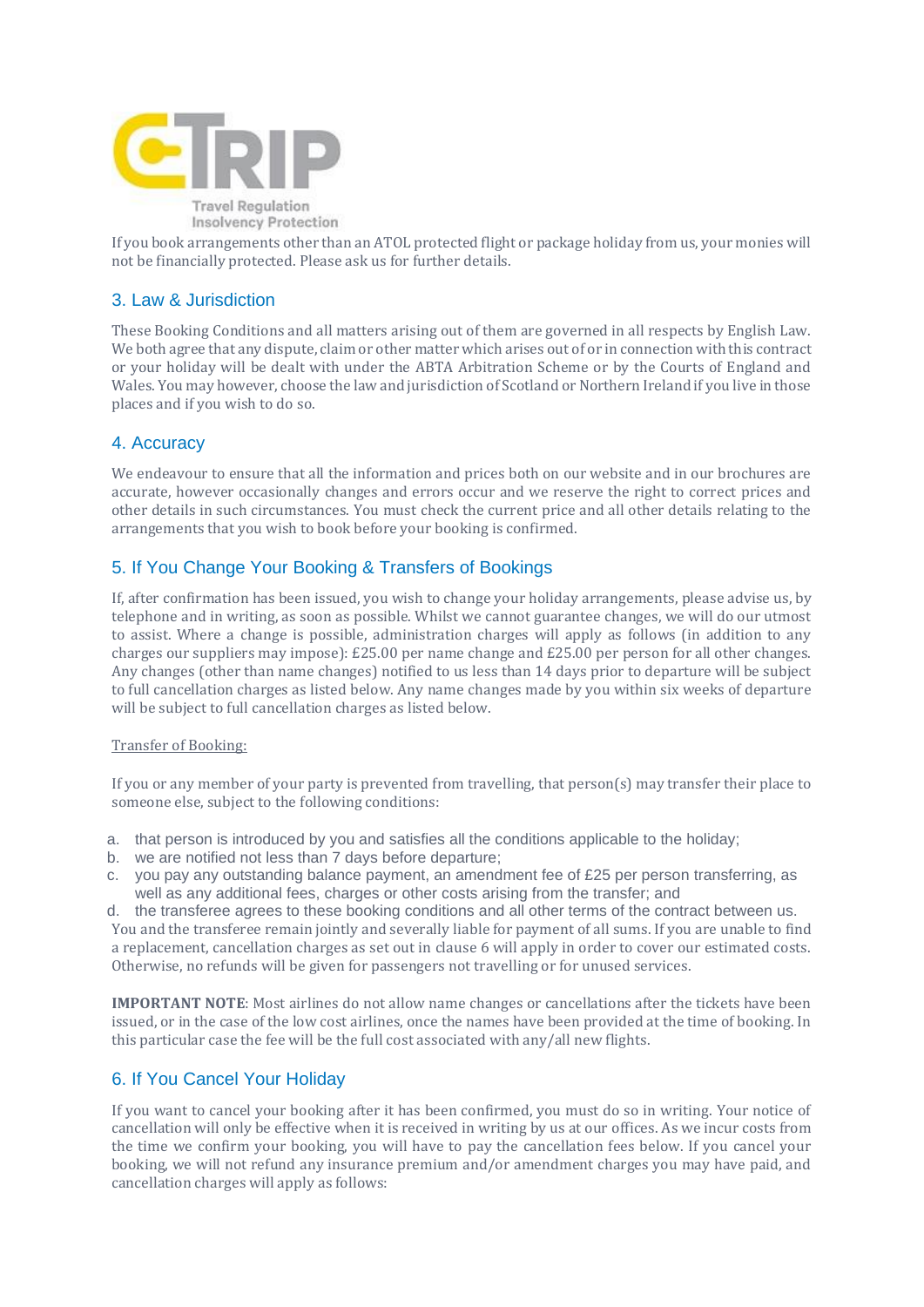**Please Note:** Should one or more member of a party cancel, it may increase the per person holiday price of those still travelling and you will be liable to pay this increase.

| Period before you leave within which we receive written Cancellation charge<br>notice: |                                           |
|----------------------------------------------------------------------------------------|-------------------------------------------|
| 85 days or more                                                                        | Loss of deposit                           |
| 57-84 days                                                                             | 30% of full cost or deposit if<br>greater |
| 36-56 days                                                                             | 50% of full cost or deposit if<br>greater |
| 22-35 days                                                                             | 70% of full costor deposit if<br>greater  |
| 15-21 days                                                                             | 90% of full cost                          |
| $1-14$ days                                                                            | 100% of full cost                         |

The date of cancellation is calculated from receipt of notification by us. You may be able to make a claim under your travel insurance policy if your cancellation falls within the conditions of the policy. Where any cancellation reduces the number of full paying party members below the number on which the price, number of free places and/or the concessions agreed for your booking were calculated, we will recalculate these items and re-invoice you accordingly. Similarly, room occupancy changes will affect the price. You will be responsible for payment of these extra costs.

#### **Important Note: Certain arrangements may not be amended after they have been confirmed and any alteration or cancellation could incur a cancellation charge of up to 100% of that part of the arrangements in addition to the charge above.**

Where possible, we will deduct the cancellation charge(s) from any monies you have already paid to us.

#### **Cancellation by You due to Unavoidable & Extraordinary Circumstances:**

You have the right to cancel your confirmed holiday before departure without paying a cancellation charge in the event of "unavoidable and extraordinary circumstances" occurring at your holiday destination or its immediate vicinity and significantly affecting the performance of the holiday or significantly affecting the transport arrangements to the destination. In these circumstances, we shall provide you with a full refund of the monies you have paid but we will not be liable to pay you any additional compensation. Please note that your right to cancel in these circumstances will only apply where the Foreign and Commonwealth Office advises against travel to your destination or its immediate vicinity. For the purposes of this clause, "unavoidable and extraordinary circumstances" means warfare, acts of terrorism, significant risks to human health such as the outbreak of serious disease at the travel destination or natural disasters such as floods, earthquakes or weather conditions which make it impossible to travel safely to the travel destination.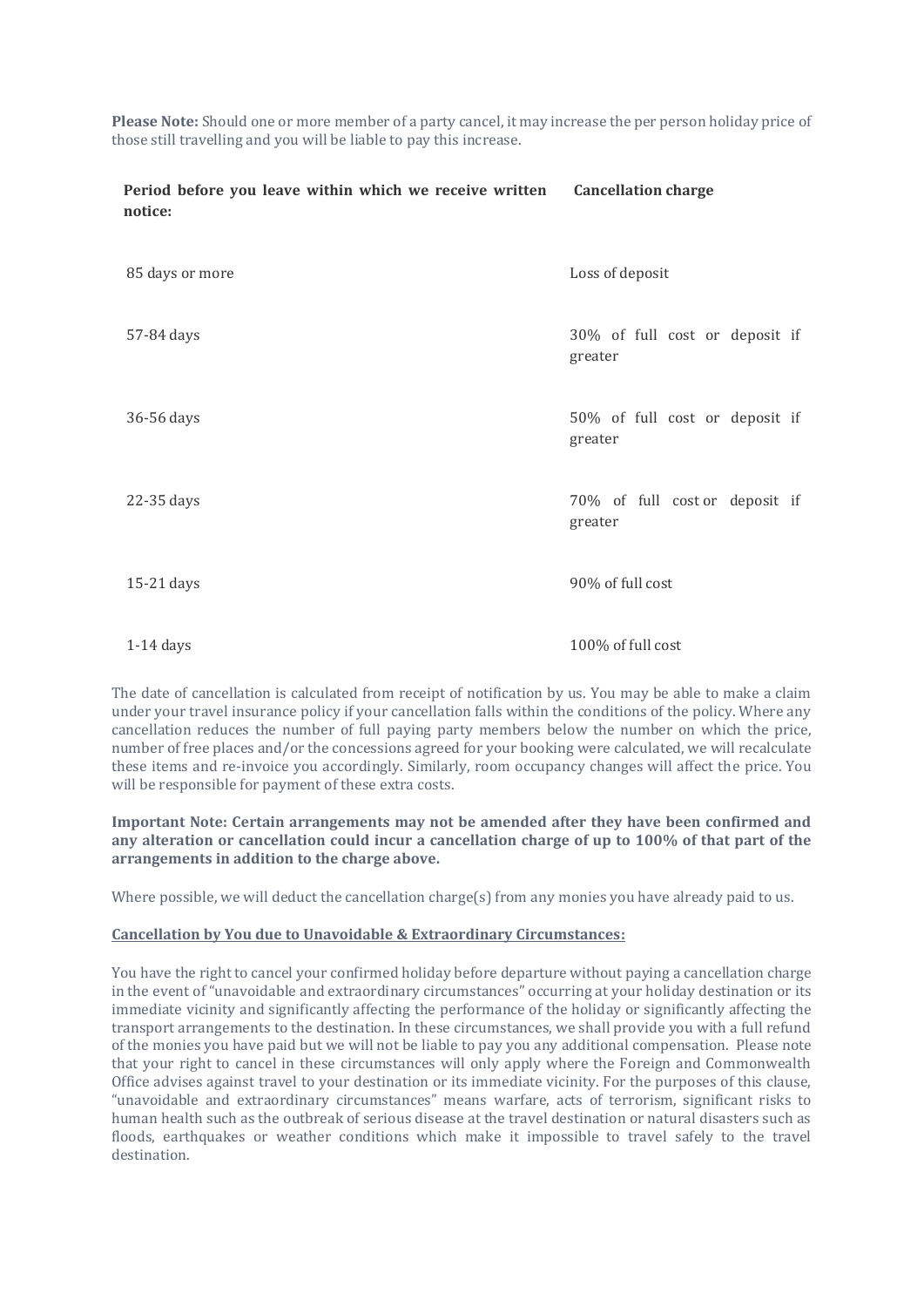This clause 6 outlines the rights you have if you wish to cancel your booking. Please note that there is no automatic statutory right of cancellation under the Consumer Contracts (Information, Cancellation and Additional Charges) Regulations 2013 (Directive 2011/83/EU).

## 7. Changes and Cancellations by us

We start planning the holidays we offer many months in advance and we aim to provide your holiday as booked. However occasionally we may have to make changes and we reserve the right to do so at any time.

Changes: If we make a minor change to your holiday, we will make reasonable efforts to inform you or your travel agent as soon as reasonably possible if there is time before your departure, but we will have no liability to you. Examples of minor changes include alteration of your outward/return flights by less than 12 hours, changes to aircraft type, change of accommodation to another of the same or higher standard, changes of carriers. Please note that carriers such as airlines used on the website may be subject to change.

Occasionally we may have to make a significant change to your confirmed arrangements. Examples of "significant changes" include the following, when made before departure:

- (a) A change of accommodation area for the whole or a significant part of your time away.
- (b) A change of accommodation to that of a lower standard or classification for the whole or a significant part of your time away.
- (c) A change of outward departure time or overall length of your arrangements by more than 12 hours.
- (d) A change of UK departure airport except between:
- I. The London airports: Gatwick, Heathrow, Luton, Stansted, London City and Southend
- II. The South Coast airports: Southampton, Bournemouth and Exeter
- III. The South Western airports: Cardiff and Bristol
- IV. The Midlands airports: Birmingham, East Midlands and Doncaster Sheffield
- V. The Northern airports: Liverpool, Manchester and Leeds Bradford
- VI. The North Eastern airports: Newcastle and Teesside
- VII. The Scottish airports: Edinburgh, Glasgow, Prestwick and Aberdeen
	- (e) A significant change to your itinerary, missing out one or more destination entirely.

Cancellation: We will not cancel your travel arrangements less than 56 days before your departure date, except for reasons of *force majeure* or failure by you to pay the final balance. We may cancel your holiday before this date if, e.g., the minimum number of clients required for a particular travel arrangement is not reached.

If we have to make a significant change or cancel your holiday, we will tell you as soon as possible and if there is time to do so before departure, we will offer you the choice of:

- i (for significant changes) accepting the changed arrangements; or
- ii having a refund of all monies paid; or
- iii accepting an offer of alternative travel arrangements of a comparable or higher standard from us, if available (at no extra cost); or
- iv if available, accepting an offer of alternative arrangements of a lower standard, with a refund of the price difference between the original arrangements and the alternative arrangements.

You must notify us of your choice within 7 days of our offer. If we do not hear from you within 7 days, we will contact you again to request notification of your choice. If you fail to respond again, we will assume that you have chosen to accept the change or alternative booking arrangements.

Insurance If we cancel or make a significant change and you accept a refund, we will provide a full refund of your travel insurance premiums if you paid them to us and can show that you are unable to transfer or reuse your policy.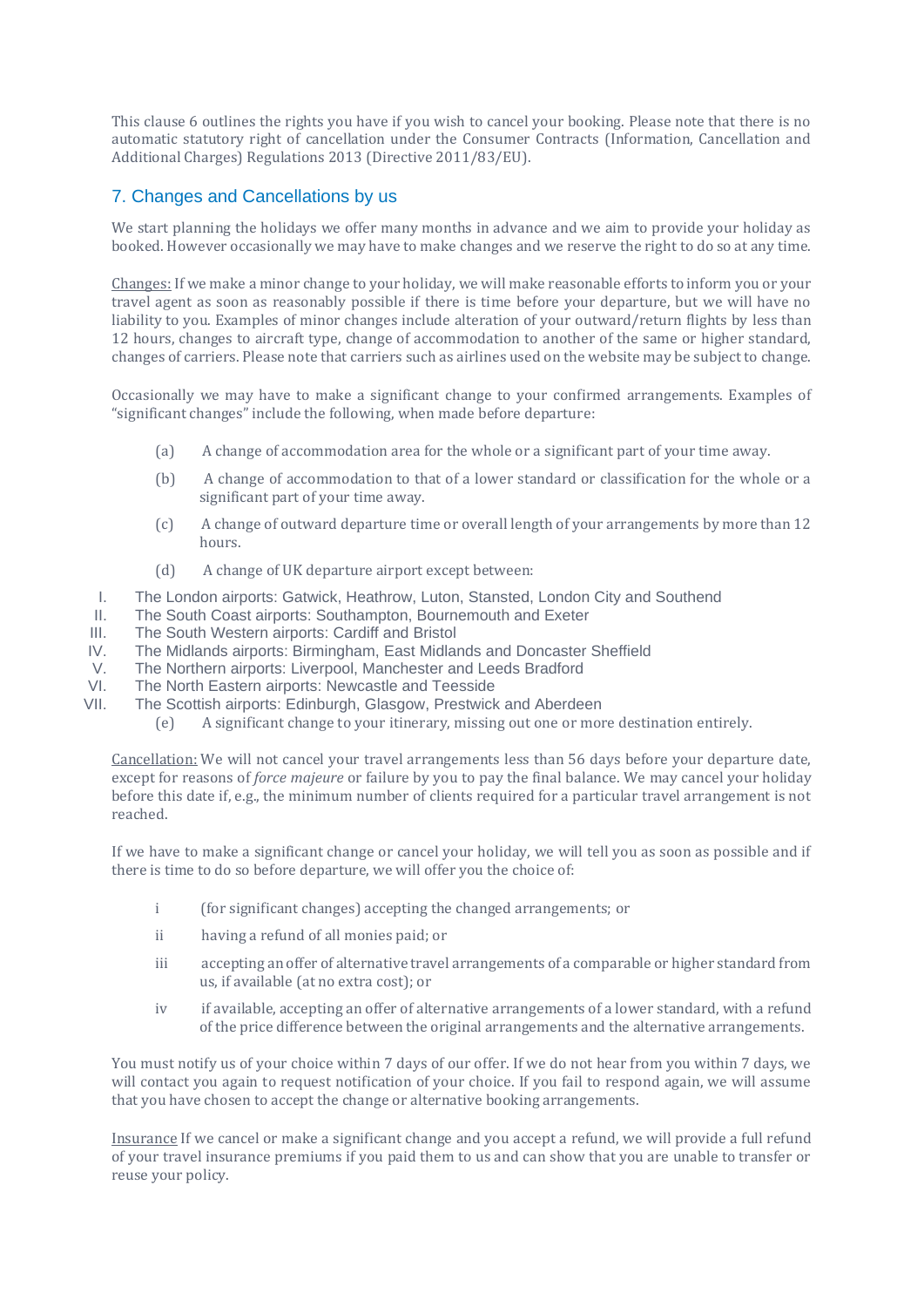#### **Compensation**

In addition to a full refund of all monies paid by you, we will pay you compensation as detailed below, in the following circumstances:

- (a) If, where we make a significant change, you do not accept the changed arrangements and cancel your booking;
- (b) If we cancel your booking and no alternative arrangements are available.

The compensation that we offer does not exclude you from claiming more if you are entitled to do so.

| Number of days before departure a significant<br>change or cancellation is notified to you | Compensation per full paying<br>party<br>member*                                 |
|--------------------------------------------------------------------------------------------|----------------------------------------------------------------------------------|
| More than 60 days                                                                          | £0.00                                                                            |
| $60 - 29$ days                                                                             | £15.00                                                                           |
| 28-15 days                                                                                 | £20.00 for holidays of 5 days or more; £40.00<br>for holidays of 6 days or more. |
| $0-14$ days                                                                                | £30.00 for holidays of 5 days or less; £40.00<br>for holidays of 6 days or more. |

\***IMPORTANT NOTE**: We will not pay you compensation in the following circumstances:

- (a) where we make a minor change;
- (b) where we make a significant change or cancel your arrangements more than 56 days before departure;
- (c) where we make a significant change and you accept those changed arrangements or you accept an offer of alternative travel arrangements;
- (d) where we have to cancel your arrangements as a result of your failure to make full payment on time;
- (e) where the change or cancellation by us arises out of alterations to the confirmed booking requested by you;
- (f) where we are forced to cancel or change your arrangements due to Force Majeure (see clause 11).

If we become unable to provide a significant proportion of the arrangements that you have booked with us after you have departed, we will, if possible, make alternative arrangements for you at no extra charge and where those alternative arrangements are of a lower standard, provide you with an appropriate price reduction.

#### 8. If You Have a Complaint

SkiWeekends strives to resolve any issues you may have on holiday as quickly as possible. It is essential that you both contact a member of our in-resort team immediately in the event of a problem, and if relevant the supplier (if staying in an external hotel) so that they have the opportunity to try to put things right. If your complaint cannot be completely resolved locally, you must obtain and complete a report form from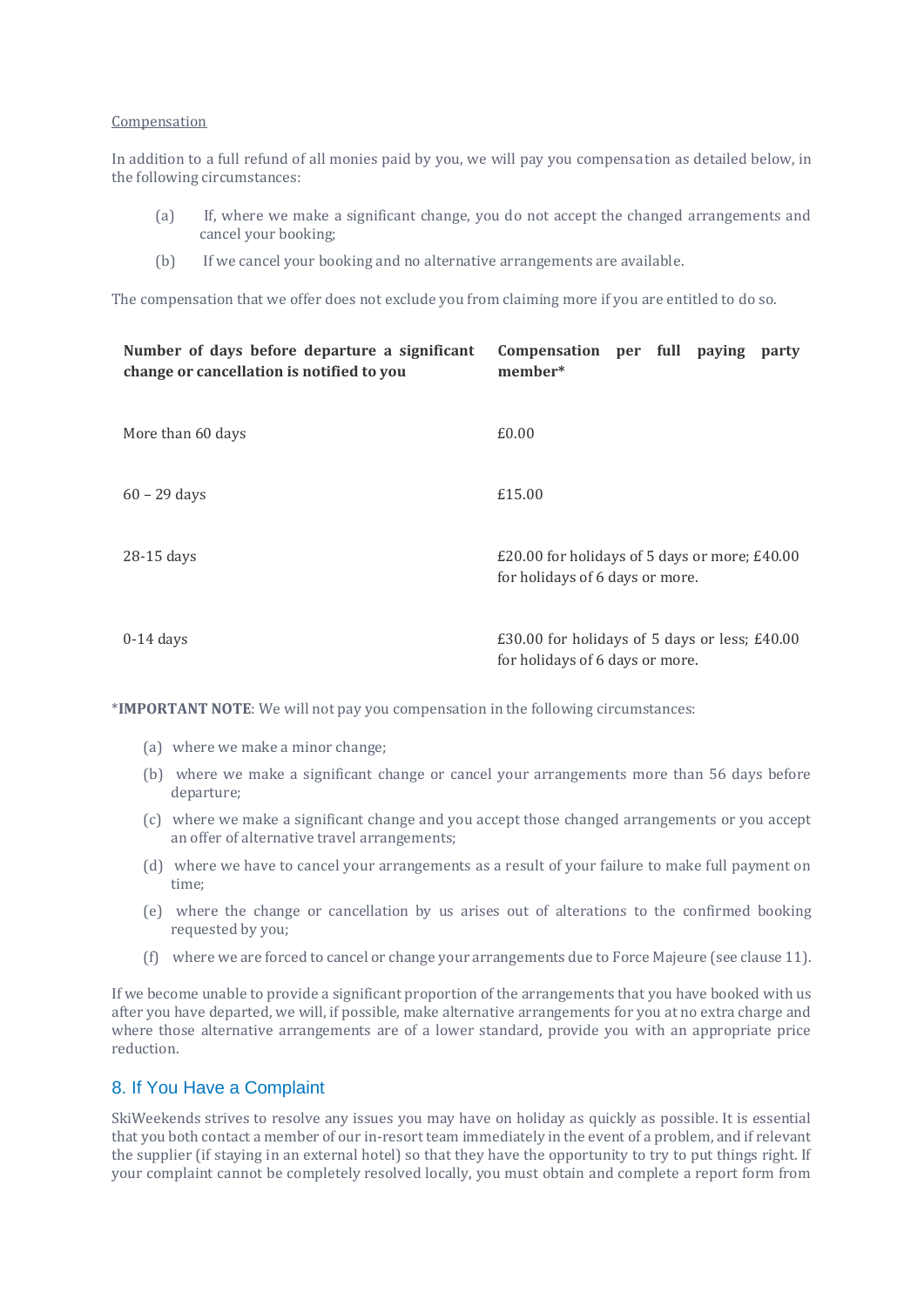one of our in-resort managers. You must follow this up by putting your complaint in writing within 28 days of your return home. It is a condition of this contract that you communicate any problem at the earliest opportunity to the supplier, and to our representative whilst in resort. Failure to do so will deprive us of our ability to investigate and rectify your complaint at the time and may affect any claim you may make.

Please note that we offer an Alternative Dispute Resolution service through our ABTA membership. Please see clause 18 for further details. Disputes arising out of, or in connection with this contract which cannot be amicably settled, may (if you wish) be referred to this Alternative Dispute Resolution (Arbitration) service under a special scheme, which though devised by arrangements with ABTA Ltd, is administered quite independently by the Chartered Institute of Arbitrators. Details can be supplied on request.

You can also access the European Commission Online Dispute Resolution (ODR) platform at [http://ec.europa.eu/consumers/odr/.](http://ec.europa.eu/consumers/odr/) This ODR platform is a means of registering your complaint with us; it will not determine how your complaint should be resolved.

## 9. Conditions Of Carriage

When you travel on an aircraft, train, ship or catamaran, transfer vehicle, the conditions of carriage of the carrier apply and are subject to national and international conventions which may limit or exclude liability usually in accordance with applicable international conventions (see clause 15). Your contract made under the terms of this agreement is subject to English law and jurisdiction, or the law you have chosen under clause 3. Similarly, transfers between airport, train station and the destination, including journeys in and around destinations will be operated by third parties. In the event that travel romrm the UK is provided by coach the Public Vehicle (Conduct and Passenger) Regulations amended 1990 apply to all coaches throughout the UK. Copies of the relevant parts of these terms and conditions are available on request from ourselves or the supplier concerned.

## 10. Your Holiday Price

We reserve the right to amend the price of unsold holidays at any time and correct errors in the prices of confirmed holidays. Prices can go up or down. We will be able to tell you or your travel agent the up-todate price of your chosen travel arrangements and of any other services advertised by us before confirming your booking. Holiday prices include all travel arrangements as specified, hotel accommodation and meals as specified in the holiday description and VAT at the current rate where applicable. Drinks with evening meal, morning coffee, afternoon tea and other refreshments are not included. Gratuities to the hotel staff and drivers/couriers are discretionary.

The price of your travel arrangements has been calculated using exchange rates quoted by moneycorp (TTT Moneycorp Limited) on an ongoing basis in relation to the following currencies: Euros, CHF, SEK, NOK.

**We reserve the right to amend the price of unsold holidays at any time and correct errors in the prices of confirmed holidays. We also reserve the right to increase the price of confirmed holidays solely to allow for increases which are a direct consequence of changes in:**

- (i) the price of the carriage of passengers resulting from the cost of fuel or other power sources;
- (ii) the level of taxes or fees chargeable for services applicable to the holiday imposed by third parties not directly involved in the performance of the holiday, including tourist taxes, landing taxes or embarkation or disembarkation fees at ports and airports; and
- (iii) the exchange rates relevant to the package.

Such variations could include but are not limited to airline cost changes which are part of our contracts with airlines (and their agents), cruise ship operators and any other transport providers.

We will absorb and you will not be charged for any increase equivalent to 2% of the price of your travel arrangements, which excludes insurance premiums and any amendment charges and/or additional services or travel arrangements. You will be charged for the amount over and above that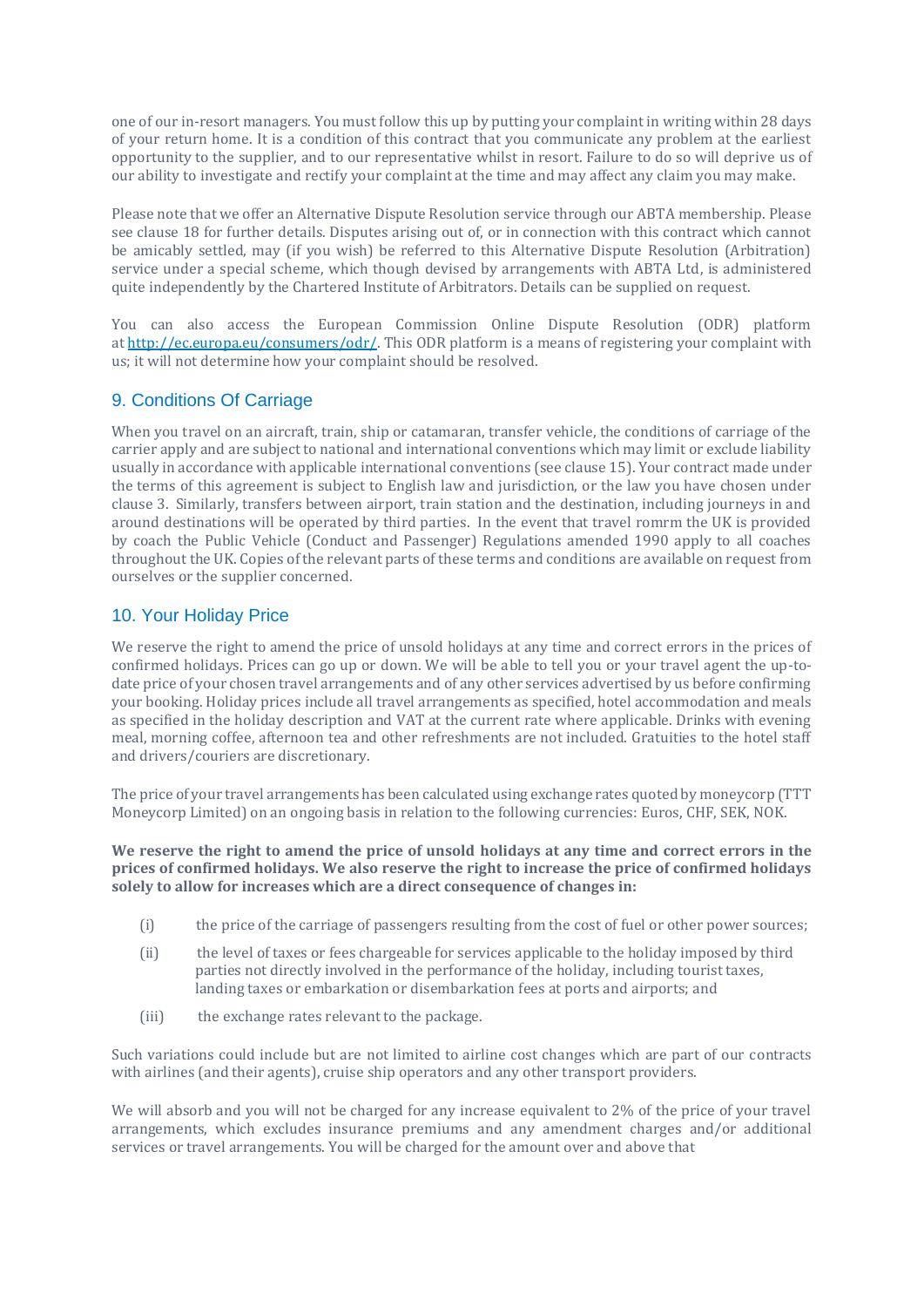However, if this means that you have to pay an increase of more than 8% of the price of your confirmed travel arrangements (excluding any insurance premiums, amendment charges and/or additional services or travel arrangements), you will have the option of accepting a change to another holiday if we are able to offer one (if this is of equivalent or higher quality you will not have to pay more but if it is of lower quality you will be refunded the difference in price), or cancelling and receiving a full refund of all monies paid to us, except for any insurance premiums and any amendment charges and/or additional services or travel arrangements. Should you decide to cancel for this reason, you must exercise your right to do so within 7 days from the issue date printed on your final invoice. We will consider an appropriate refund of insurance premiums paid if you can show that you are unable to transfer or reuse your policy.

Should the price of your holiday go down due to the changes mentioned above, then any refund due will be paid to you less an administrative fee of £10. However, please note that travel arrangements are not always purchased in local currency and some apparent changes have no impact on the price of your travel due to contractual and other protection in place.

There will be no change made to the price of your confirmed holiday within 20 days of your departure nor will refunds be paid during this period.

#### 11. Force Majeure and United Kingdom's decision to leave the European Union

Except where otherwise expressly stated in these Booking Conditions we will not be liable or pay you compensation if our contractual obligations to you are affected by "Force Majeure". For the purposes of these Booking Conditions, Force Majeure means any event beyond our or our supplier's control, the consequences of which could not have been avoided even if all reasonable measures had been taken. Examples include warfare and acts of terrorism (and threat thereof), civil strife, significant risks to human health such as the outbreak of serious disease at the travel destination or natural disasters such as floods, earthquakes or weather conditions which make it impossible to travel safely to the travel destination or remain at the travel destination, the act of any government or other national or local authority including port or river authorities, industrial dispute, labour strikes, lock closure, natural or nuclear disaster, fire, chemical or biological disaster, unavoidable technical problems with transport and all similar events outside our or the supplier(s) concerned control. Compensation cannot be paid for any changes caused by Force Majeure and where the extra costs of the alternative arrangements are covered by your insurance, Harris Holidays reserve the right to pass on these extra costs.

Brexit Implications: please note that certain travel arrangements may be affected as a result of the United Kingdom's decision to leave the European Union. This could include an unavailability of certain flight routes, access to certain ports and airports, the provision of transfers and an inability for us to staff our chalets, due to an end to freedom of movement or other arrangements for the temporary posting of workers overseas. This specifically means that you may not have a chalet host or representative from SkiWeekends. Please rest assured that this is something we will continue to monitor and will advise our customers as soon as possible if we become aware of any confirmed bookings that will be affected. However, since this is something which is completely unprecedented and outside our control, we would treat any such changes as Force Majeure, and whilst we will endeavour to provide suitable alternative arrangements or refunds where possible, we will not be liable to pay you any compensation.

In particular if, as a result of Brexit, we are unable to staff our chalets in the manner advertised then we may be in a position where we are unable to deliver certain elements of your booking – this is most likely to affect, but is not limited to the provision of catering and cleaning services. Should this transpire to be the case, you will still be able to take your holiday and make use of your booking and we will provide a proportionate refund as follows for the services not provided:

- For each day on which an evening meal and wine is not provided, we will pay a refund of £15 per person;
- For each day on which afternoon tea & cake is not provided, we will pay a refund of £3 per person;
- For each day on which breakfast is not provided, we will pay a refund of £3 per person;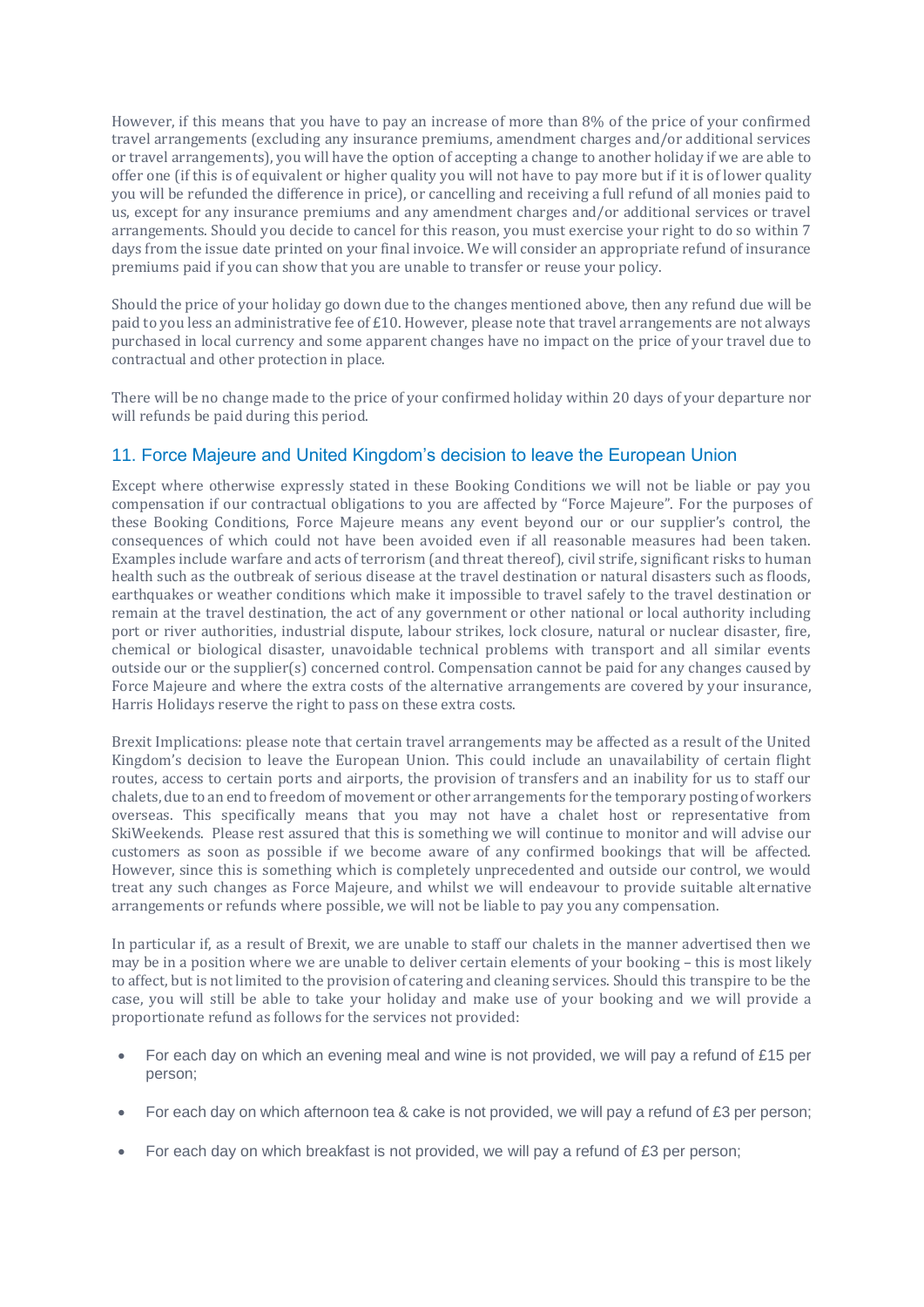• In respect of cleaning, the accommodation will be clean, and beds will be made on your arrival, however, if we are unable to attend / clean your chalet during you stay you will be entitled to a refund of £5 per room per day affected.

In chalets operated by us we do not provide cleaning or dinner on 2 days per week and no compensation will be due with respect to these days.

#### 12. Special Requests

Special requests are noted and passed on to the relevant parties, but cannot be guaranteed. Requests must be made in writing at the time of booking and in no circumstances will they be accepted by us to form part of our contractual obligations, and we will have no liability if they are not met. Bookings specified as conditional on the fulfilment of a particular request cannot be accepted and will be treated as normal bookings. If you or any member of your party has any medical problem or disability which may affect your holiday, please tell us before you confirm your booking so that we can advise as to the suitability of the chosen arrangements. In any event, you must give us full details at the time of booking. If we reasonably feel unable to properly accommodate the particular needs of the person concerned, we must reserve the right to decline their reservation, or if full details are not given at the time of booking, cancel when we become aware of these details.

## 13. Conduct

We reserve the right to refuse to accept you as a customer or continue dealing with you if your behaviour is disruptive or affects other travellers or is threatening or abusive towards our staff or agents in the UK or resort, on the telephone, in writing or in person. If the driver or captain of your flight or our resort staff believes that you could be disruptive, they can also refuse to let you proceed with your travel arrangements. If this means you are not allowed to board planned transport or flight outbound from the UK, we will treat your booking as cancelled by you from that moment, and you will have to pay full cancellation charges (see clause 6). If this occurs overseas then you will become responsible for your own return home and any other members of your group who cannot or will not travel without you. With respect to accommodation provided by us or a third party, if we/the manager/owner consider your behaviour to be similarly disruptive or threatening or represent risk to others, we retain the right to immediately terminate your contract with that supplier and SkiWeekends. In any of these circumstances no refunds or compensation will be paid to you and we may make a claim against you for any costs and expenses incurred as a result of your behaviour e.g. the cost of diverting a transport to remove you. Criminal proceedings may also be instigated.

#### 14. Holiday Insurance

We consider adequate insurance to be essential. It is a condition of your booking with us that you and your party obtain suitable Travel Insurance, from a reputable provider, which must at least include the following: -

- Emergency Medical Expenses including, amongst other costs; ambulance charges and repatriation
- Cancellation of your trip or Curtailment cutting short your trip
- Personal Liability to include, amongst other liabilities; damage caused by your (or your party's) negligence to the property in which you are staying and may not include a clause which restricts actions being taken against a travelling companion other than family and must include contractual liability of the party leader for the actions of his party
- Travel and transfer delays which must include amongst other costs; additional costs incurred in the event of a delay
- The policy must include the activities you are likely to do in particular as regards skiing, snowboarding or other winter sports activities
- The policy must cover the period from the date of booking to the last day of your trip and may not have a clause allowing the insurer to cancel the policy nor vary the terms usually following medical reasons unless there has been individual underwriting with specific terms.

*Note:- There are of course other sections to a Travel Insurance policy such as Baggage, Legal Expenses, Personal Accident and so on*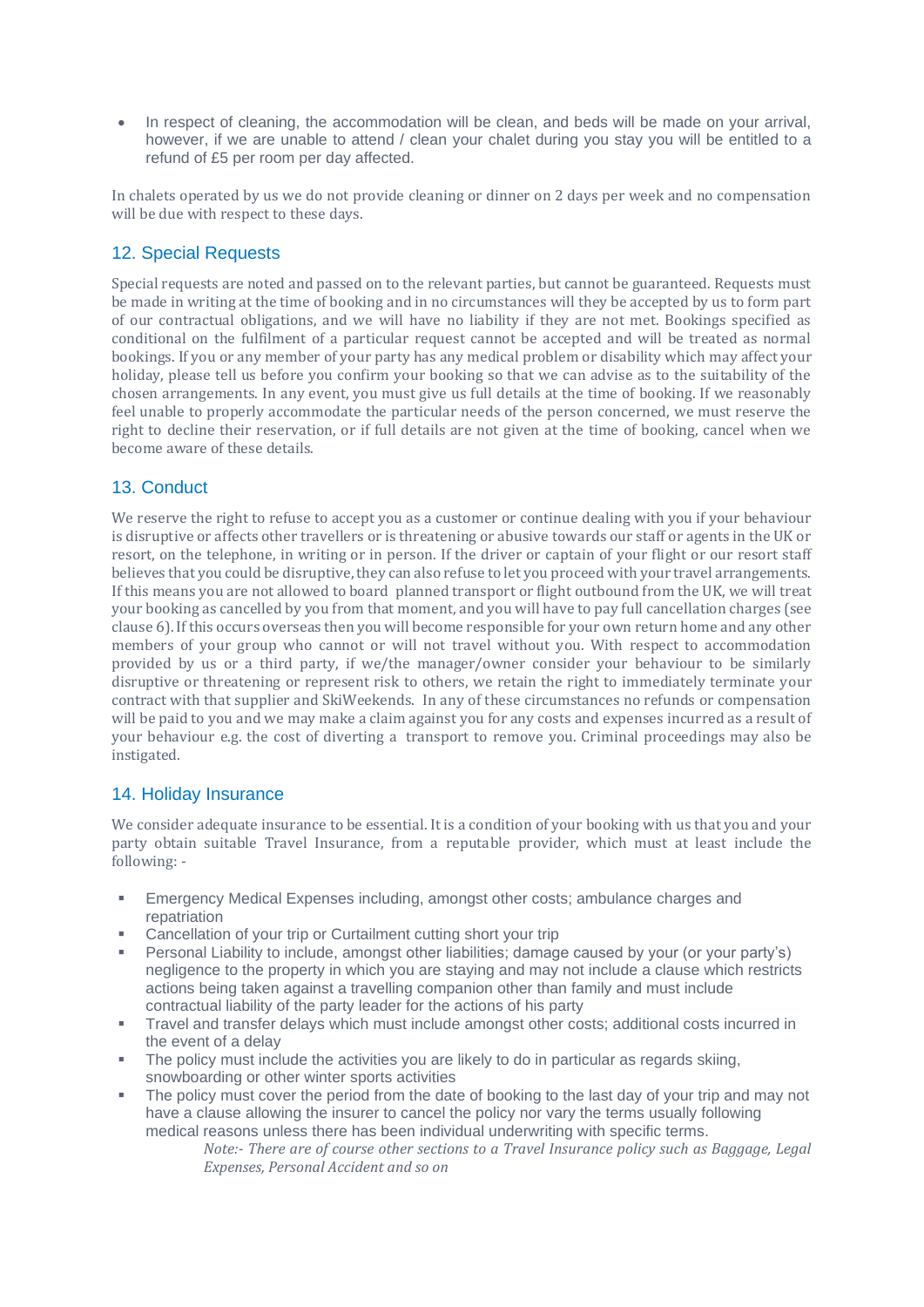Our website features a policy available from MPI Brokers which satisfies these conditions. More details can be found at <https://retail.mpibrokers.com/skiweekends>

Should you decide to take out a policy with a third party offering the same or greater protection, for each passenger travelling in your party you must provide us with the name, address, policy number and details of the emergency and medical repatriation telephone number, within 14 days of booking. Please note, for people hiring our ski & snowboard clothing or equipment, we will require proof that the policy covers for loss or damage. Please read your policy details carefully and take them with you on holiday. It is your responsibility to ensure that the insurance cover you purchase is suitable and adequate for your particular needs. This applies even where insurance is included in the cost of your holiday. We do not check alternative policies for suitability. In the event that you fail to obtain suitable Travel Insurance we shall not be liable for any costs incurred or claims made against us due to your failure to comply with this term.

Most policies require any loss or injury to be reported in resort to a member of our team or in the event of theft to the local authorities, it is entirely your responsibility to do this and to ensure that this has been recorded to your satisfaction. We are unable to confirm any event that has not been recorded at that time.

## 15. Our Liability

- (1) We will accept responsibility for the arrangements we agree to provide or arrange for you as an "organiser" under the Package Travel and Linked Travel Arrangements Regulations 2018 as set out below and as such, we are responsible for the proper provision of all travel services included in your package, as set out in your confirmation invoice. Subject to these booking conditions, if we or our suppliers negligently perform or arrange those services and we don't remedy or resolve your complaint within a reasonable period of time, and this has affected the enjoyment of your package holiday you may be entitled to an appropriate price reduction or compensation or both. **You must inform us without undue delay of any failure to perform or improper performance of the travel services included in this package.**. The level of any price reduction or compensation will be calculated taking into consideration all relevant factors such as but not limited to: following the complaints procedure as described in these Booking Conditions and the extent to which ours or our employees' or suppliers' negligence affected the overall enjoyment of your holiday. Please note that it is your responsibility to show that we or our supplier(s) have been negligent if you wish to make a claim against us.
- (2) We will not be responsible or pay you compensation for any injury, illness, death, loss, damage, expense, cost or other claim of any description if it results from:
	- (a) the  $act(s)$  and/or omission(s) of the person(s) affected;
	- (b) the act(s) and/or omission(s) of a third party unconnected with the provision of the services contracted for and which were unavoidable and extraordinary; or
	- (c) Force Majeure (as defined in clause 11).

#### **(3) We limit the amount of compensation we may have to pay you if we are found liable under this clause:**

- (a) **loss of and/or damage to any luggage or personal possessions and money**: The maximum amount we will have to pay you in respect of these claims is an amount equivalent to the excess on your insurance policy which applies to this type of loss per person in total because you are required to have adequate insurance in place to cover any losses of this kind.
- (b) **Claims not falling under (a) above and which don't involve injury, illness or death**: The maximum amount we will have to pay you in respect of these claims is up to three times the price paid by or on behalf of the person(s) affected in total. This maximum amount will only be payable where everything has gone wrong and you or your party has not received any benefit at all from your booking.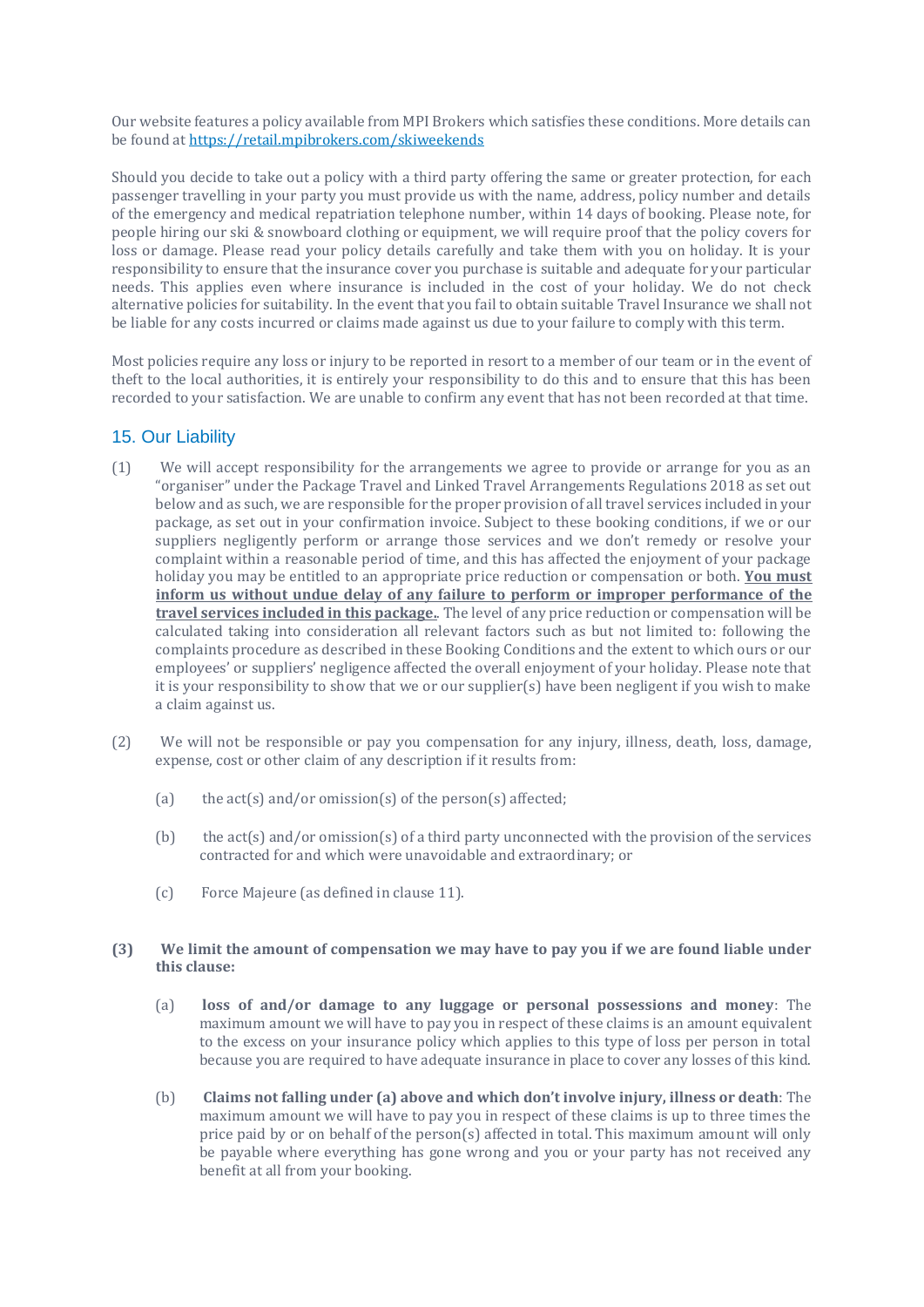#### **(c) Claims in respect of international travel by air, sea, road and rail, or any stay in an accommodation**

- i The extent of our liability will in all cases be limited as if we were carriers under the appropriate Conventions, which include The Warsaw/Montreal Convention (international travel by air); The Athens Convention (with respect to sea travel); The Berne/Cotif Convention (with respect to rail travel) and The Paris Convention (with respect to hotel arrangements). You can ask for copies of these Conventions from our offices. Please contact us. In addition, you agree that the operating carrier or transport company's own 'Conditions of Carriage' will apply to you on that journey. When arranging transportation for you, we rely on the terms and conditions contained within these international conventions and those 'Conditions of Carriage'. You acknowledge that all of the terms and conditions contained in those 'Conditions of Carriage' form part of your contract with us, as well as with the transport company and that those 'Conditions of Carriage' shall be deemed to be included by reference into this contract.
- ii In any circumstances in which a carrier is liable to you by virtue of the Denied Boarding Regulation 2004, any liability we may have to you under our contract with you, arising out of the same facts, is limited to the remedies provided under the Regulation as if (for this purpose only) we were a carrier.
- iii When making any payment, we are entitled to deduct any money which you have received or are entitled to receive from the transport provider or hotelier for the complaint or claim in question.
- (4) It is a condition of our acceptance of liability under this clause that you notify any claim to ourselves and our supplier(s) strictly in accordance with the complaints procedure set out in these conditions.
- (5) Where any payment is made, the person(s) receiving it (and their parent or guardian if under 18 years) must also assign to ourselves or our insurers any rights they may have to pursue any third party and must provide ourselves and our insurers with all assistance we may reasonably require.
- (6) Please note, we cannot accept any liability for any damage, loss or expense or other sum(s) of any description: (a) which on the basis of the information given to us by you concerning your booking prior to our accepting it, we could not have foreseen you would suffer or incur if we breached our contract with you; or (b) relate to any business.
- (7) We will not accept responsibility for services or facilities which do not form part of our agreement or where they are not advertised in our brochure. For example, any excursion you book whilst away, or any service or facility which your hotel or any other supplier agrees to provide for you.
- (8) Where it is impossible for you to return to your departure point as per the agreed return date of your package, due to "unavoidable and extraordinary circumstances" not covered by the airline or your insurers, we shall provide you with any necessary accommodation (where possible, of a comparable standard) for a period not exceeding three nights per person. Please note that the 3 night cap does not apply to persons with reduced mobility, pregnant women or unaccompanied minors, nor to persons needing specific medical assistance, provided we have been notified of these particular needs at least 48 hours before the start of your holiday. For the purposes of this clause, "unavoidable and extraordinary circumstances" mean warfare, acts of terrorism, significant risks to human health such as the outbreak of serious disease at the travel destination or natural disasters such as floods, earthquakes or weather conditions which make it impossible to travel safely back to your departure point.

#### 16. Passport, Visa & Immigration Requirements & Health Formalities

It is your responsibility to check and fulfill the passport, visa, health and immigration requirements applicable to your itinerary. We can only provide general information about this. You must check requirements for your own specific circumstances with the relevant Embassies and/or Consulates and your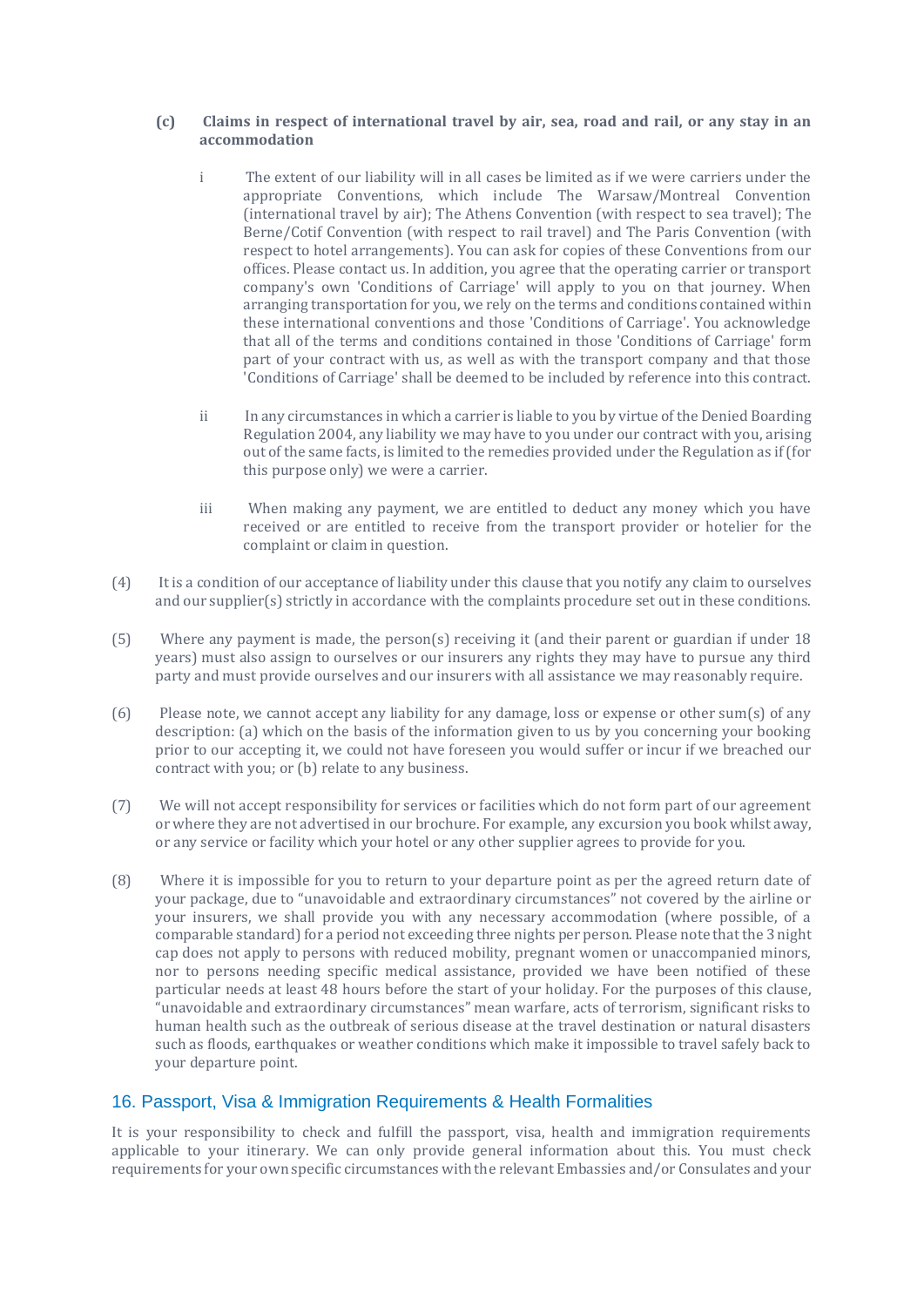own doctor as applicable. Requirements do change and you must check the up to date position in good time before departure.

Most countries now require passports to be valid for at least 6 months after your return date. If your passport is in its final year, you should check with the Embassy of the country you are visiting. For further information contact the Passport Office on **0870 5210410** or [visit their website.](https://www.gov.uk/browse/abroad/passports)

Special conditions apply for travel to the USA, and all passengers must have individual machine readable passports. Please check [https://uk.usembassy.gov.](https://uk.usembassy.gov/) For European holidays you should obtain a completed and issued form EHIC prior to departure.

Up to date travel advice can be obtained from the Foreign and Commonwealth Office, visit [https://www.gov.uk/travelaware.](https://www.gov.uk/travelaware)

Non British passport holders, including other EU nationals, should obtain up to date advice on passport and visa requirements from the Embassy, High Commission or Consulate of your destination or country(ies) through which you are travelling.

We do not accept any responsibility if you cannot travel, or incur any other loss because you have not complied with any passport, visa, immigration requirements or health formalities. You agree to reimburse us in relation to any fines or other losses which we incur as a result of your failure to comply with any passport, visa, immigration requirements or health formalities.

**Please Note:** Should any of the visa or passport requirements applicable to your trip change as a result of the United Kingdom's exit from the European Union, it will remain your responsibility to ensure that you are able to comply (and do comply) with any such requirements that may be in place, following Brexit.

#### 17. Delays, Missed Transport Arrangements & Other Travel Information

If you or any member of your party miss your flight or other transport arrangement, it is cancelled or you are subject to a delay of over 3 hours for any reason, you must contact us and the airline or other transport supplier concerned immediately.

Under EU Law, you have rights in some circumstances to refunds and/or compensation from the airline in cases of denied boarding, cancellation or delay to flights. Full details of these rights will be publicised at EU airports and will also be available from airlines. If the airline does not comply with these rules you should complain to the Civil Aviation Authority at [www.caa.co.uk/passengers.](http://www.caa.co.uk/passengers) Reimbursement in such cases is the responsibility of the airline and will not automatically entitle you to a refund of your holiday price from us. If, for any reason, you do not claim against the airline and make a claim for compensation from us, you must, at the time of payment of any compensation to you, make a complete assignment to us of the rights you have against the airline in relation to the claim that gives rise to that compensation payment. A delay or cancellation to your flight does not automatically entitle you to cancel any other arrangements even where those arrangements have been made in conjunction with your flight.

We cannot accept liability for any delay which is due to any of the reasons set out in clause 11 of these booking conditions (which includes the behaviour of any passenger(s) on any flight who, for example, fails to check in or board on time).

The carrier(s), flight timings and types of aircraft shown in this brochure or on our website and detailed on your confirmation invoice are for guidance only and are subject to alteration and confirmation. We shall inform you of the identity of the actual carrier(s) as soon as we become aware of it. The latest flight timings will be shown on your tickets which will be despatched to you approximately two weeks before departure. You should check your tickets very carefully immediately on receipt to ensure you have the correct flight times. If flight times change after tickets have been dispatched we will contact you as soon as we can to let you know.